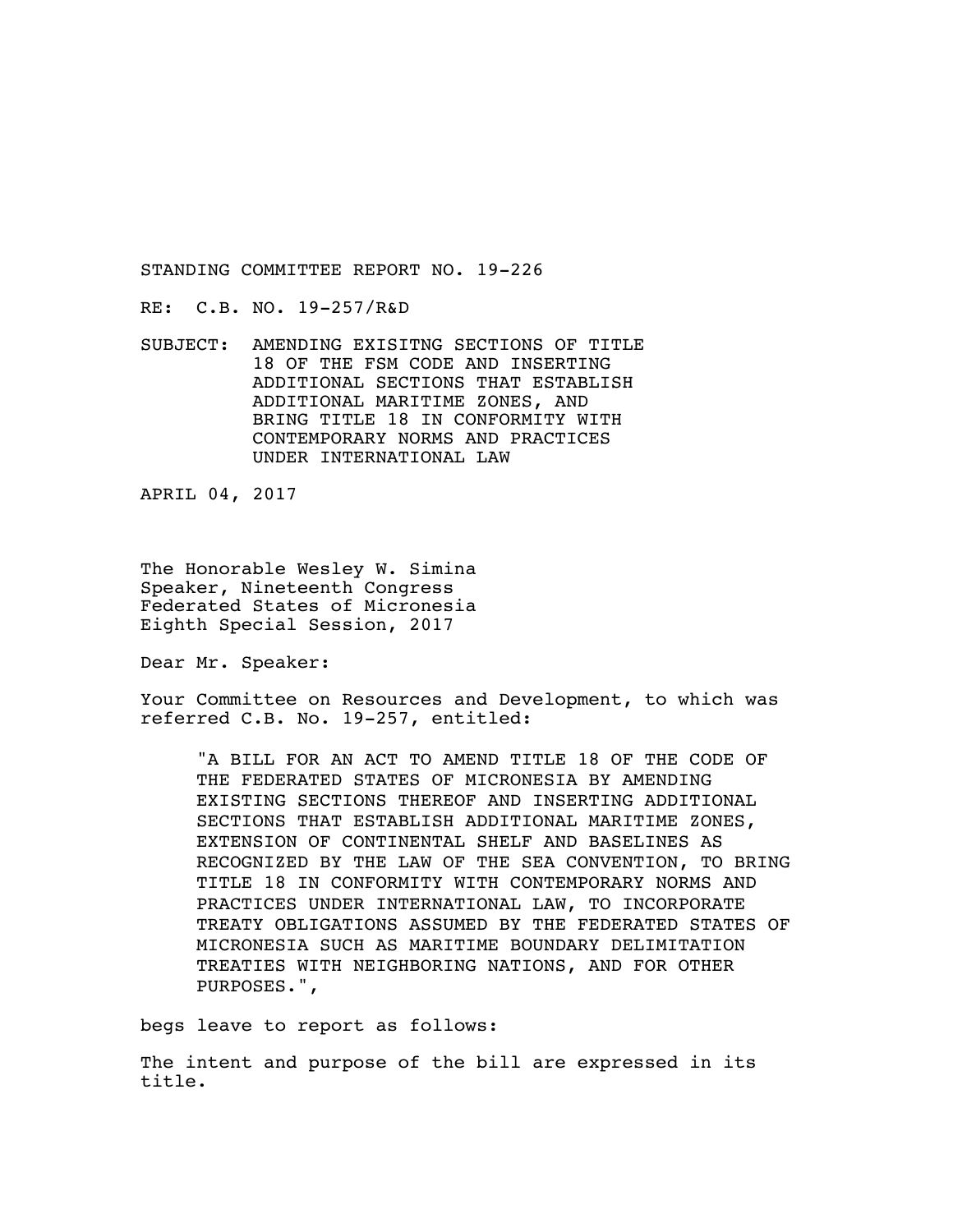RE: C.B. NO. 19-257/R&D

SUBJECT: AMENDING EXISITNG SECTIONS OF TITLE 18 OF THE FSM CODE AND INSERTING ADDITIONAL SECTIONS THAT ESTABLISH ADDITIONAL MARITIME ZONES, AND BRING TITLE 18 IN CONFORMITY WITH CONTEMPORARY NORMS AND PRACTICES UNDER INTERNATIONAL LAW

APRIL 04, 2017

C.B. No. 19-257 was transmitted to Congress on September 14, 2016 through Presidential Communication No. 19-420. In Presidential Communication 19-420, the President urged Congress to favorably consider the bill.

The purpose of C.B. No. 19-257 is to update title 18 of the FSM Code to align it with the United Nations Convention on the Law of the Sea (UNCLOS) and maritime boundary delimitation treaties concluded with neighboring nations. Passing the bill will also incorporate sovereign rights of the FSM over continental shelf claims made in accordance with article 76 of UNCLOS.

Under Article 76 of UNLCOS, "continental shelf" of a coastal state comprises "*the seabed and subsoil of the submarine areas that extend beyond its territorial sea throughout the natural prolongation of its land territory to the outer edge of the continental margin or to a distance of 200 nautical miles from the baselines from which the breadth of the territorial sea is measured where the outer edge of the continental margin does not extend up to that distance*".

The Committee held a series of public hearings on the bill in each of the states. During these hearings, the Committee informed the leaderships that title 18 of the FSM Code is the legislation that determines the maritime boundaries of the FSM with other adjacent maritime boundaries of other countries, i.e. the Republic of the Marshall Islands, the Republic of Palau, the Territory of Guam, Papau New Guinea, Indonesia and Nauru. Before UNCLOS, there are a number of maritime boundaries disputes and by establishing our maritime boundaries, the FSM will have strong claims against other countries.

The technical staff from the National Oceanic Resource Management Authority who travelled with the Committee to the states explained that historically speaking how far a cannon ball can go is how the maritime boundaries are measured. As for the current title 18, the charts used by the Japanese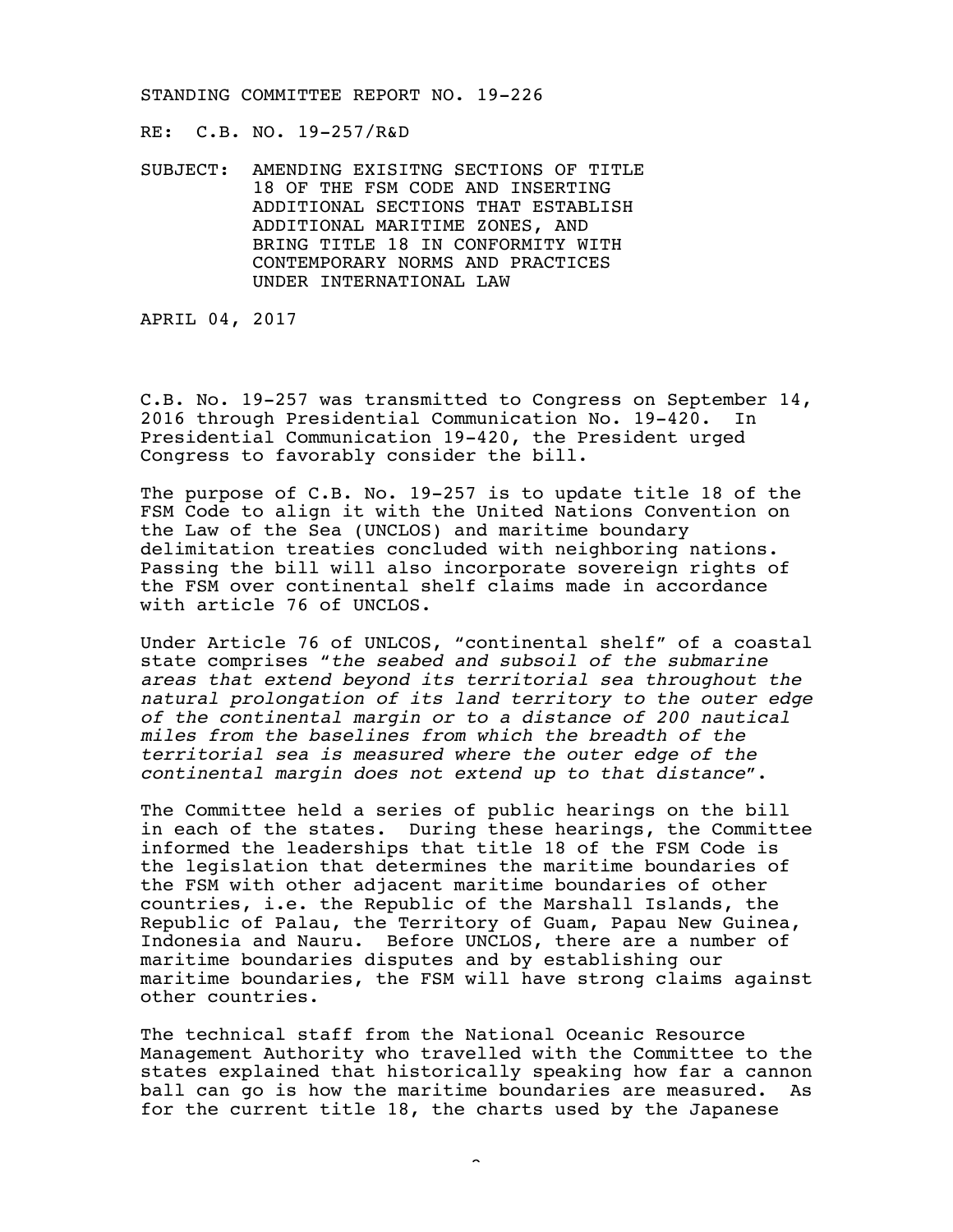RE: C.B. NO. 19-257/R&D

SUBJECT: AMENDING EXISITNG SECTIONS OF TITLE 18 OF THE FSM CODE AND INSERTING ADDITIONAL SECTIONS THAT ESTABLISH ADDITIONAL MARITIME ZONES, AND BRING TITLE 18 IN CONFORMITY WITH CONTEMPORARY NORMS AND PRACTICES UNDER INTERNATIONAL LAW

APRIL 04, 2017

were used to measure the maritime boundaries of the FSM.

Hence, the FSM maritime boundaries were provisionally established, and this would be the first time to amend title 18 to update with new information to give legal effect to strengthen our claims to the International Community. The Committee informed the leaderships that the FSM has already completed the maritime boundaries between the Republic of the Marshall Islands, the Territory of Guam, Papua New Guinea and the Republic of Palau. By completing the maritime boundaries with our neighboring countries, the FSM need to enact laws to incorporate internationally accepted language.

### **A brief summary of the bill**

Section 101. The intent of the amendment is to provide alternative in presenting the baselines of the FSM. Currently, section 101 authorizes the use of large-scale charts to measure baselines, which is consistent with article 5 and article 6 of the UNCLOS. However, article 16 of UNCLOS allows charts and lists of geographical coordinates of points specifying the geodetic datum. The amendment being proposed reflects the alternative in article 16 of UNCLOS. This "alternative" is discussed in Article 16(1) of UNCLOS, and it reads. "*The baselines for measuring the breadth of the territorial sea determined in accordance with articles 7, 9 and 10, or the limits derived therefrom, and the lines of delimitation drawn in accordance with articles 12 and 15 shall be shown on charts of a scale or scales adequate for ascertaining their position. Alternatively, a list of geographical coordinates of points, specifying the geodetic datum, may be substituted*."

Furthermore, the amendment incorporates means to determine baselines other than normal baselines, which is recognized by UNCLOS. For example, archipelagic baseline is expressly recognized by article 47 of UNCLOS.

-3-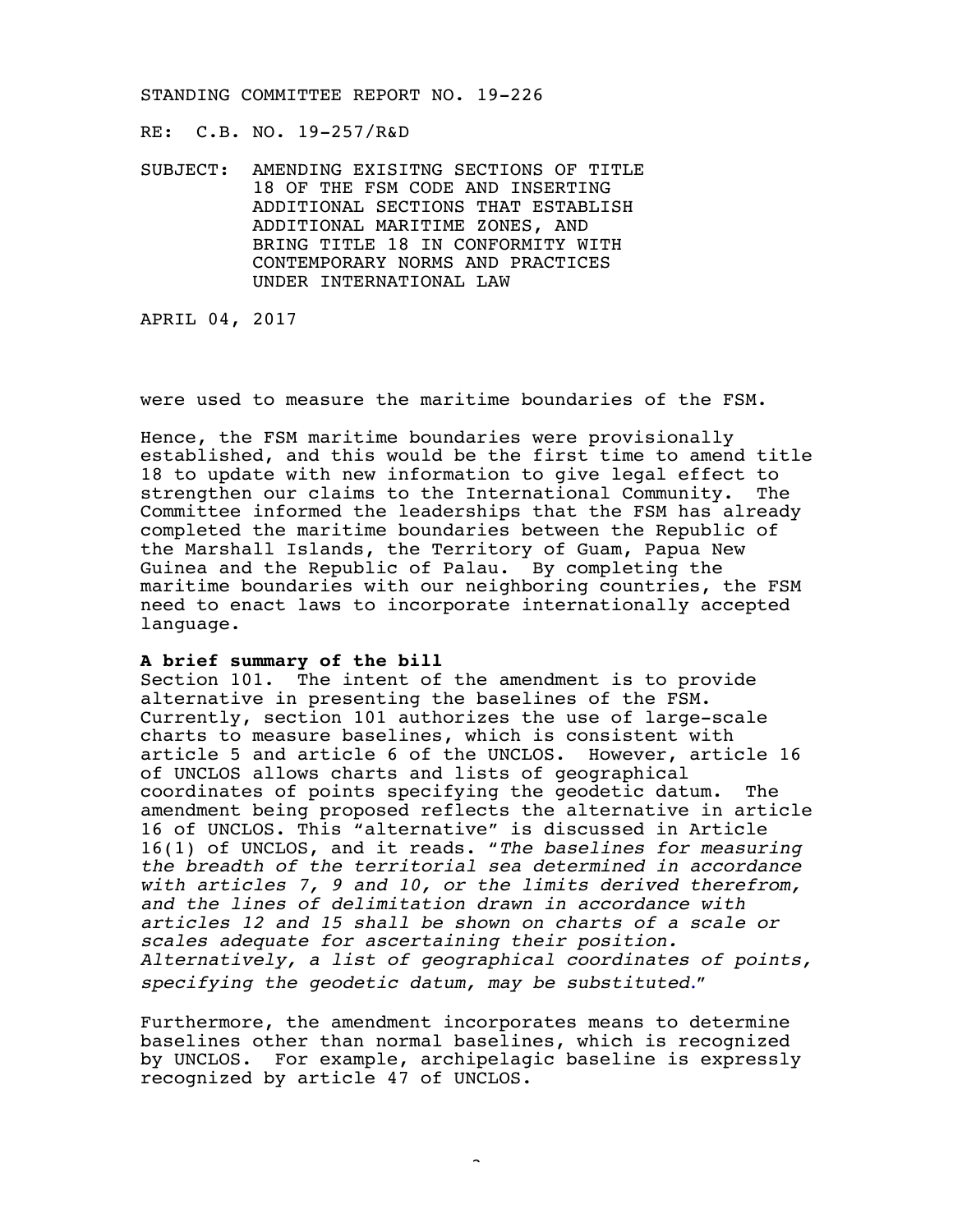RE: C.B. NO. 19-257/R&D

SUBJECT: AMENDING EXISITNG SECTIONS OF TITLE 18 OF THE FSM CODE AND INSERTING ADDITIONAL SECTIONS THAT ESTABLISH ADDITIONAL MARITIME ZONES, AND BRING TITLE 18 IN CONFORMITY WITH CONTEMPORARY NORMS AND PRACTICES UNDER INTERNATIONAL LAW

APRIL 04, 2017

Section 102. This is a minor change that incorporates contemporary practice of using capital "M" to mean nautical mile.

Section 102A. This is a new section to officially recognize the use of archipelagic baselines in accordance with article 47 of UNCLOS. Section 1 of article 1 of the FSM Constitution makes explicit reference to the "waters connecting the islands of the archipelago" as internal waters regardless of dimensions. This new section 102A will give effect to this constitutional provision.

Section 103. This amendment gives explicit reference to sovereign rights over the archipelagic waters as defined in section 102A.

Section 104. This is a minor amendment to replace "nautical miles" with a capital "M" as referenced in the amendment of section 102 to be in line with contemporary practice.

Section 105A. This is a new section that defines the contiguous zone in accordance with article 33 of UNCLOS. The amendment defines this zone as composed of those areas of the sea that are beyond and adjacent to the territorial sea, which is not more than 24 M seaward of the baseline. The purpose of the contiguous zone is the application of control with respect to the prevention of infringement of customs, fiscal and immigration or sanitary laws and regulation and to impose punishment for violation. It is important to note that national controls are recognized under UNCLOS.

Section 105B. This is a new section to officially recognize the regime of continental shelf. The section defines the inner and outer boundaries of the continental shelf, which are consistent with article 76 of UNCLOS that governs the manner of delineating the outer limit of the continental shelf beyond the area traditionally known as exclusive economic zone (EEZ).

 $\sim$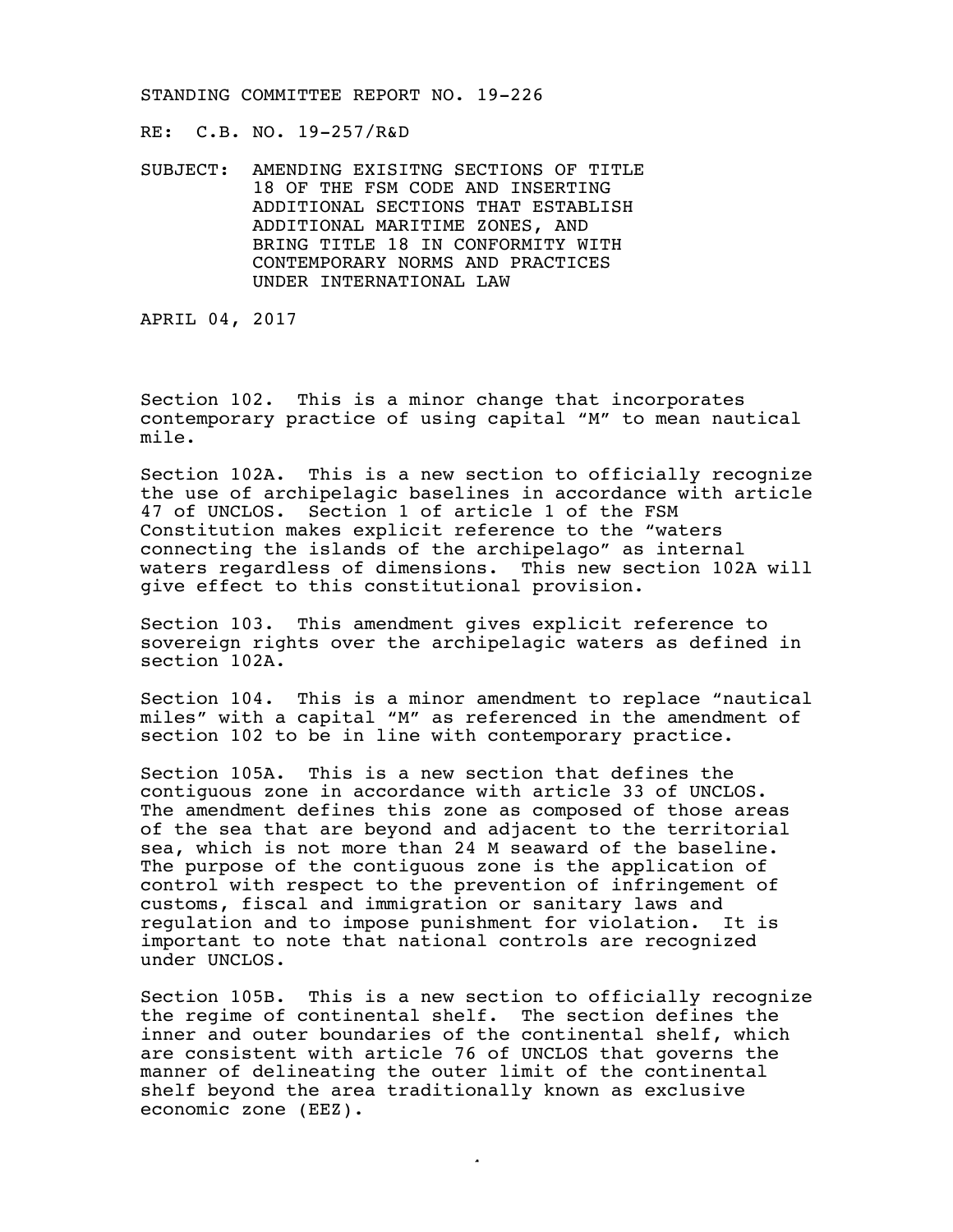RE: C.B. NO. 19-257/R&D

SUBJECT: AMENDING EXISITNG SECTIONS OF TITLE 18 OF THE FSM CODE AND INSERTING ADDITIONAL SECTIONS THAT ESTABLISH ADDITIONAL MARITIME ZONES, AND BRING TITLE 18 IN CONFORMITY WITH CONTEMPORARY NORMS AND PRACTICES UNDER INTERNATIONAL LAW

APRIL 04, 2017

Section 105C. This new section reinforces the recognition given to continental shelf beyond the 200-mile limit of the exclusive economic zone. The intent of this amendment is to domesticate article 76 of UNCLOS that explicitly recognizes sovereign rights over the continental shelf areas beyond the exclusive economic zone. These areas are the Ontong Java Plateau, the Mussau Ridge and the Eauripik Rise.

Section 106. This amendment is to correct a minor typographical error.

Section 107. This amendment empowers the President or his designee to promulgate regulations that establish the appropriate baselines, contiguous zone, and continental shelf. It is noted that while these concepts or zones are formally recognized in title 24 of the FSM Code, they also need to be defined in terms of coordinates, which the President should be allowed to do so by regulation. This is the rationale behind this amendment.

Section 107A. The intent of this amendment is to accord official status of such charts that are in the custody of NORMA and certified by the President. These are the charts referred to in article 16 of UNCLOS and section 101 of this title.

Section 108. Additional terms used in the amendment are being defined for the purpose of clarity. These terms are archipelago, continental shelf, convention, geodetic datum, island, low-water, low-tide, mile, straight line, territorial sea, and zones.

Your Committee wishes to offer the following amendments to the bill as follows:

1. Title, line 1, after "amend", insert "sections 101, 102, 103, 104, 106, 107 and 108 of", and delete "by".

-5-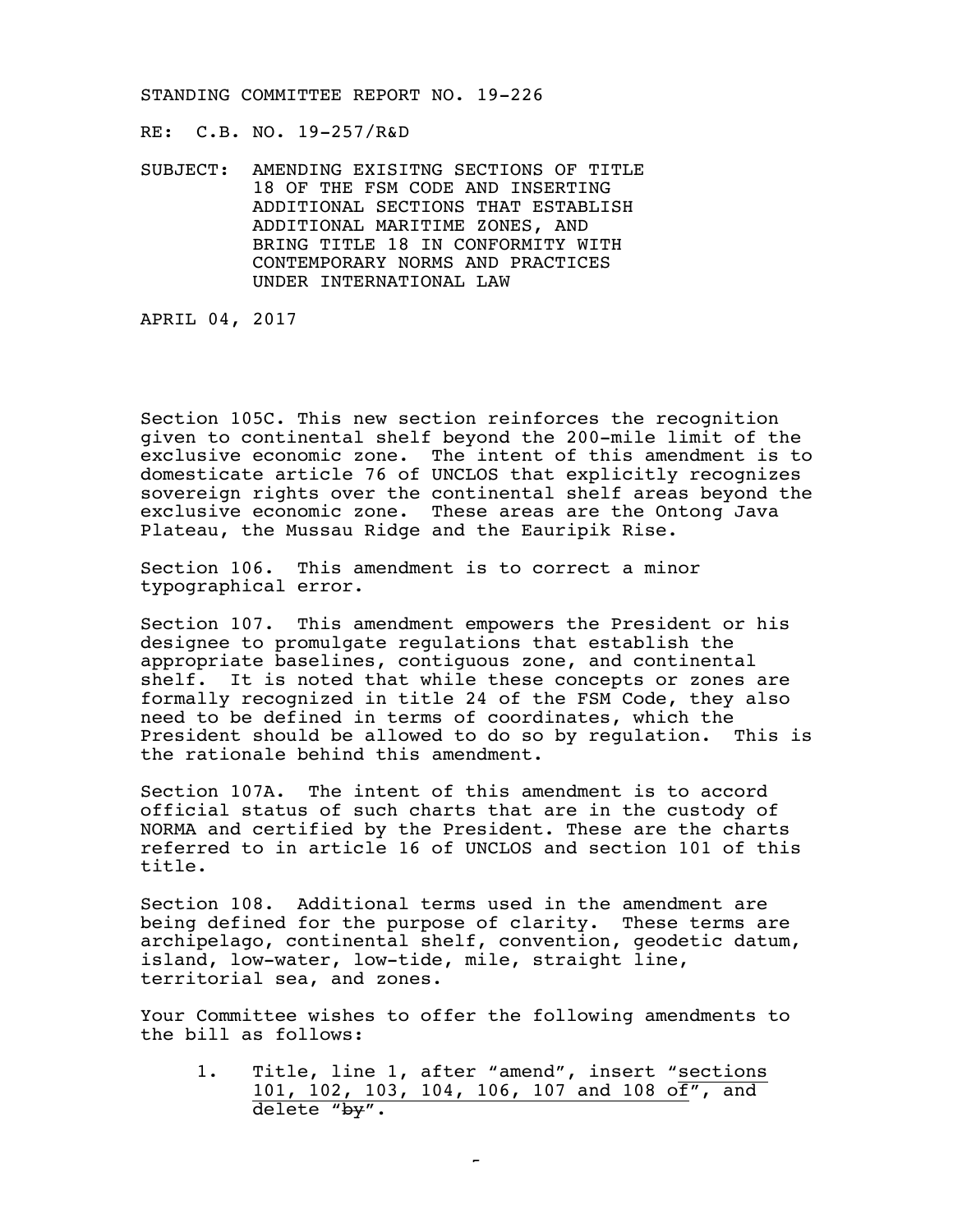RE: C.B. NO. 19-257/R&D

SUBJECT: AMENDING EXISITNG SECTIONS OF TITLE 18 OF THE FSM CODE AND INSERTING ADDITIONAL SECTIONS THAT ESTABLISH ADDITIONAL MARITIME ZONES, AND BRING TITLE 18 IN CONFORMITY WITH CONTEMPORARY NORMS AND PRACTICES UNDER INTERNATIONAL LAW

APRIL 04, 2017

- 2. Title, line 1, after "Micronesia", insert "(Annotated)".
- 3. Title, lines  $2$ ,  $3$ ,  $4$ ,  $5$ ,  $6$  and  $7$  in their entirety, and insert ", and inserting new sections 102A, 105A, 105B, 105C, 105D and 107A to establish additional maritime zones, an extension of the continental shelf and baselines as recognized by the Law of the Sea Convention, to bring title 18 in conformity with contemporary norms and practices under international law, to incorporate treaty obligations assumed by the Federated States of Micronesia, such as maritime boundary delimitation treaties with neighboring nations, and for other purposes" in lieu thereof. 4. Page 1, line 1, delete "24", and insert "18" in lieu thereof. 5. Page 3, line 7, delete "24", and insert "18" in lieu thereof. 6. Page 3, line 20, delete "24", and insert "18" in lieu thereof. 7. Page 4, line 6, delete "24", and insert "18" in lieu thereof. 8. Page 4, line 18, delete "24", and insert "18" in lieu thereof. 9. Page 5, line 5, delete "24", and insert "18" in lieu thereof. 10. Page 6, line 6, delete "24", and insert "18" in lieu thereof. 11. Page 7, line 6, delete "24", and insert "18" in lieu thereof. 12. Page 7, line 14, delete "24", and insert "18" in lieu thereof. 13. Page 8, line 7, delete "24", and insert "18" in lieu thereof. 14. Page 8, line 14, delete "24", and insert "18" in lieu thereof.

-6-